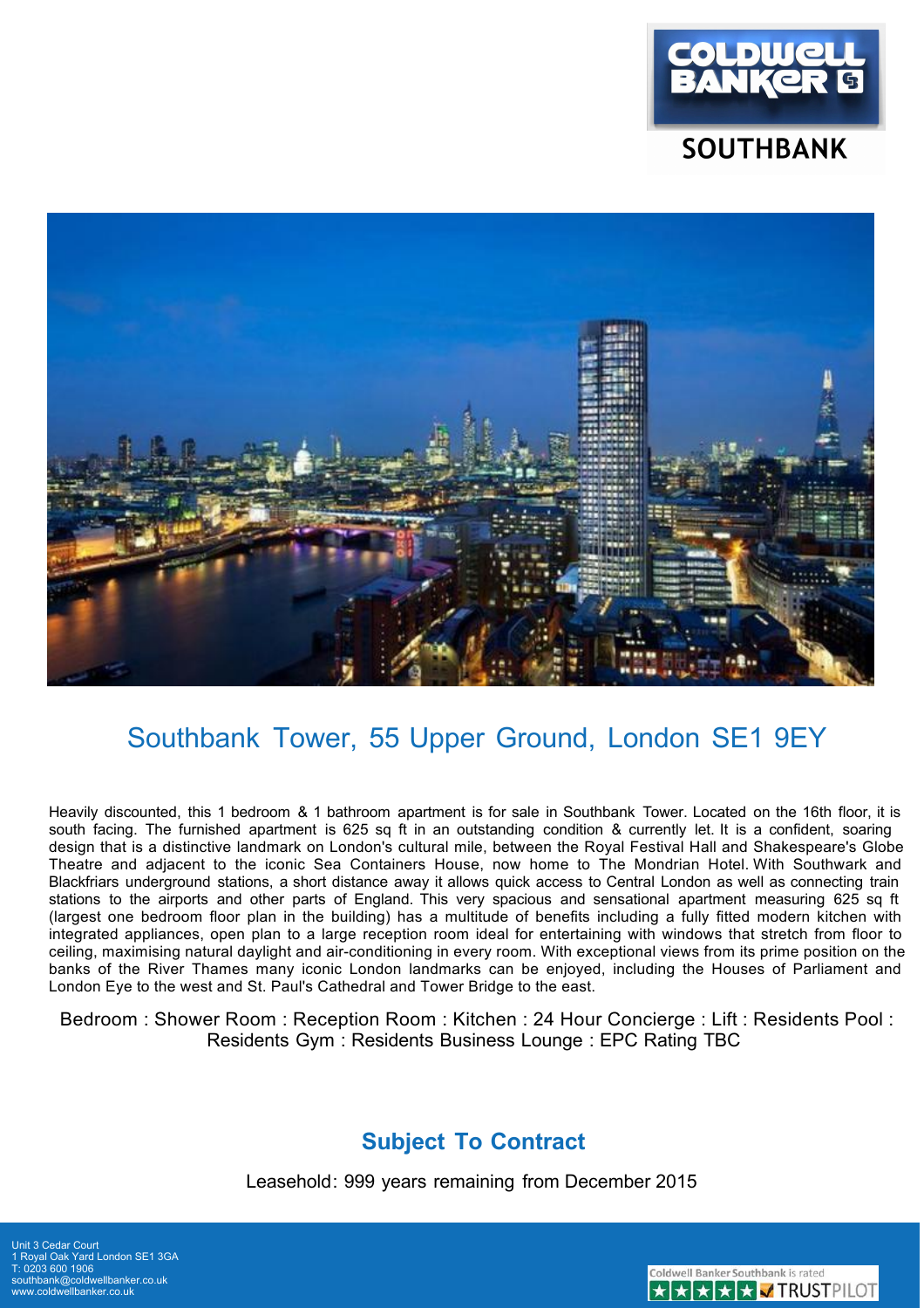









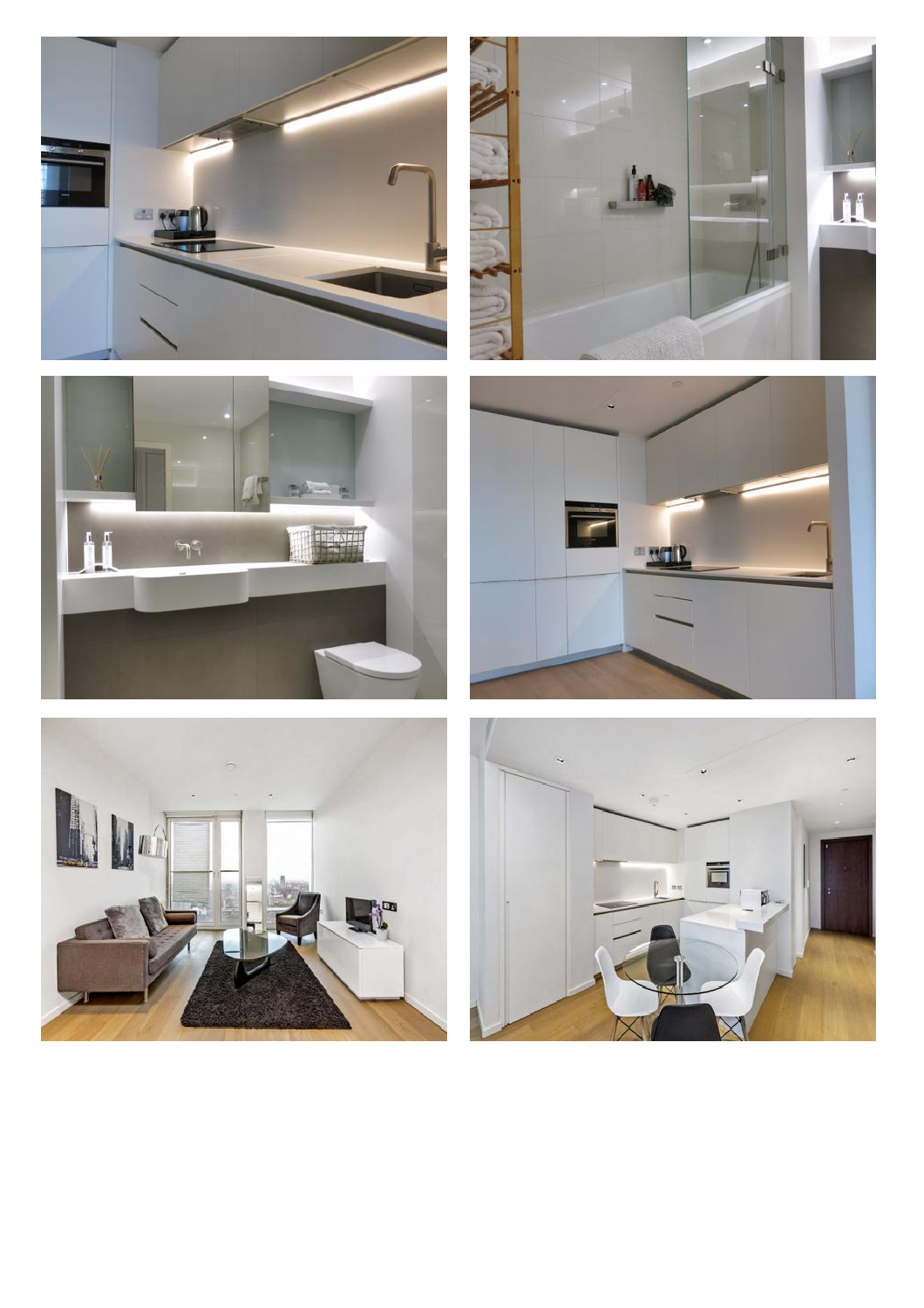### **Terms and Conditions**

Ground Rent: £400 PA

Service Charge: £7,187.50 PA

#### **Tenure**

Leasehold: 999 years remaining from December 2015

Disclaimer

These particulars have been produced as a general guide for this property only and no other purpose. They are not an offer or contract. You should not rely on statements in these particulars or by word of mouth or in writing as being factually accurate about the property, its condition or its value. Neither any primary agent or joint agent has any authority to make or give any representations or warranties in relation to the property, and accordingly any information given is entirely without responsibility on the part of the agents or seller(s).

The photographs show only certain parts of the property as they appeared at the time they were taken. Any areas, measurements and distances given are approximate only. Any reference to alterations to, or use of, any part of the property does not mean that any necessary planning, building regulations or other consent has been obtained nor have any services, equipment or facilities been tested. A buyer should satisfy themselves by inspection or otherwise. The VAT position relating to the property may change without notice. Please contact us for further information regarding the property redress scheme which we are a member of.

Unit 3 Cedar Court<br>1 Royal Oak Yard London SE1 3GA<br>T: 0203 600 1906<br>southbank@coldwellbanker.co.uk<br>www.coldwellbanker.co.uk